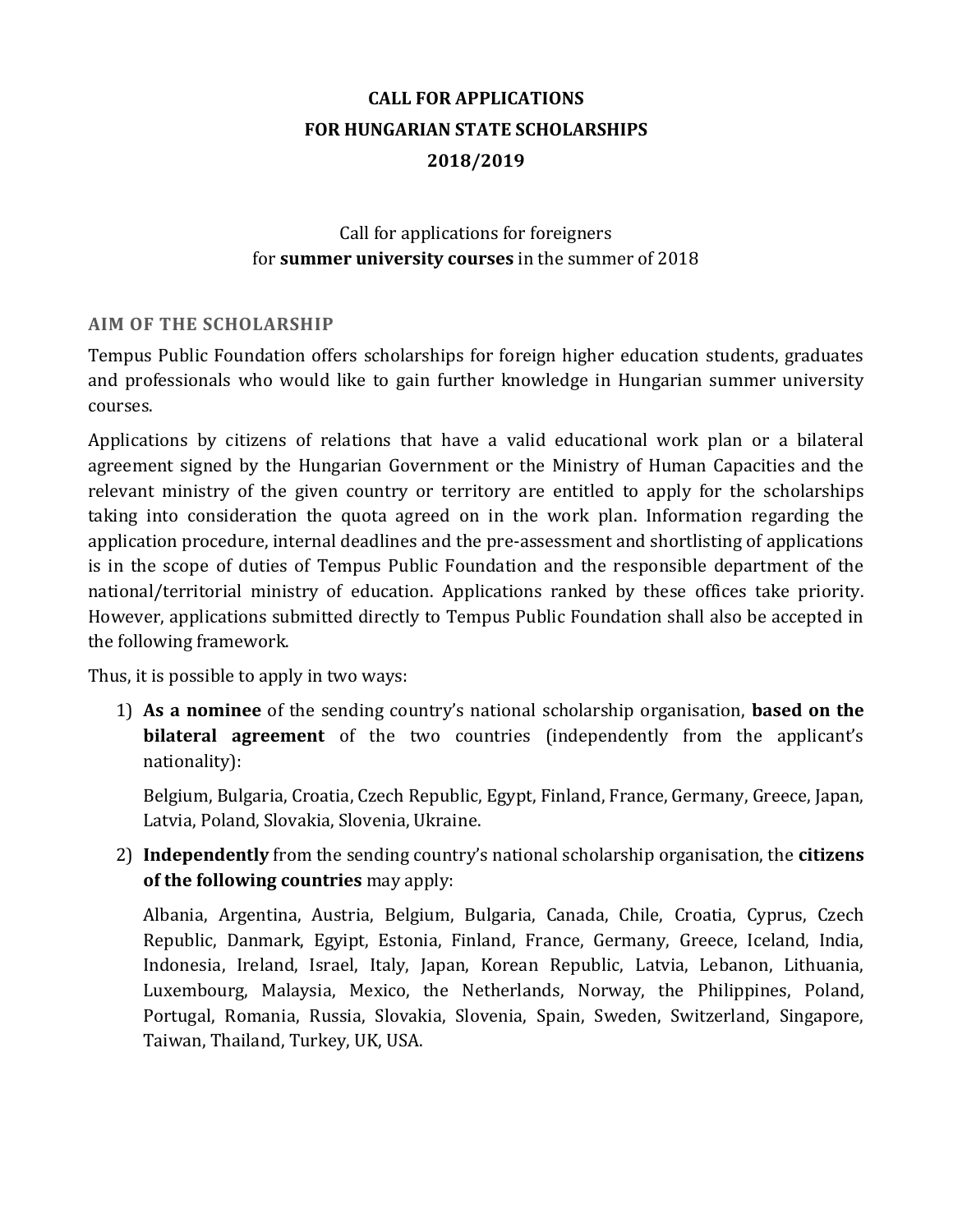## **ELIGIBILITY**

## **2018 summer courses (2-4 weeks)**

Applicants may select 3 options in order of preference from the list provided in the appendix of this Call for application and on www.tka.hu. However, the scholarship allows scholarship holders to participate only in one course. The placement of the applicants depend on the capacity of the receiving institutions, therefore applicants may be accepted in either of the institutions they selected previously, independently from their order of preference.

## CASES OF NON-ELIGIBILITY

- Foreign citizens with an immigration/ settlement permit or in the course of applying for such a permit in Hungary, or dual citizens
- Foreign citizens with permanent residence in Hungary
- **Foreign citizens employed on a permanent basis as defined by the Hungarian Labour Law**
- Students in employment applying for part-time or correspondence study programmes

## AGE LIMIT FOR APPLICANTS

For all types of state scholarships applicants must be over 18 at the time of submitting the application. There is no age limit.

## **FURTHER IMPORTANT INFORMATION**

**Only one application may be submitted to summer courses. In case of applying for more than one scholarship, the latest one will be taken into consideration. Within the application the order of preference for the chosen summer courses needs to be indicated.** For the same period only one scholarship by Tempus Public Foundation may be used.

During one application cycle within the bilateral state scholarship programme, beside summer courses, additional applications may be submitted for partial/semester studies or a research stay in case they do not overlap in time. Only two scholarships may be granted.

In case of receiving other **simultaneous scholarships covered by the Hungarian state,** applicants are not eligible for the state scholarship.

Scholarship-holders must stay in Hungary during the entire period of their studies or research, excluding school and public holidays.

## **Utilization period**

## **Scholarships may be implemented during the summer of 2018.**

## **Postponement**

The granted scholarship can only be used within the utilization period indicated in the call, so it cannot be postponed to the following academic year.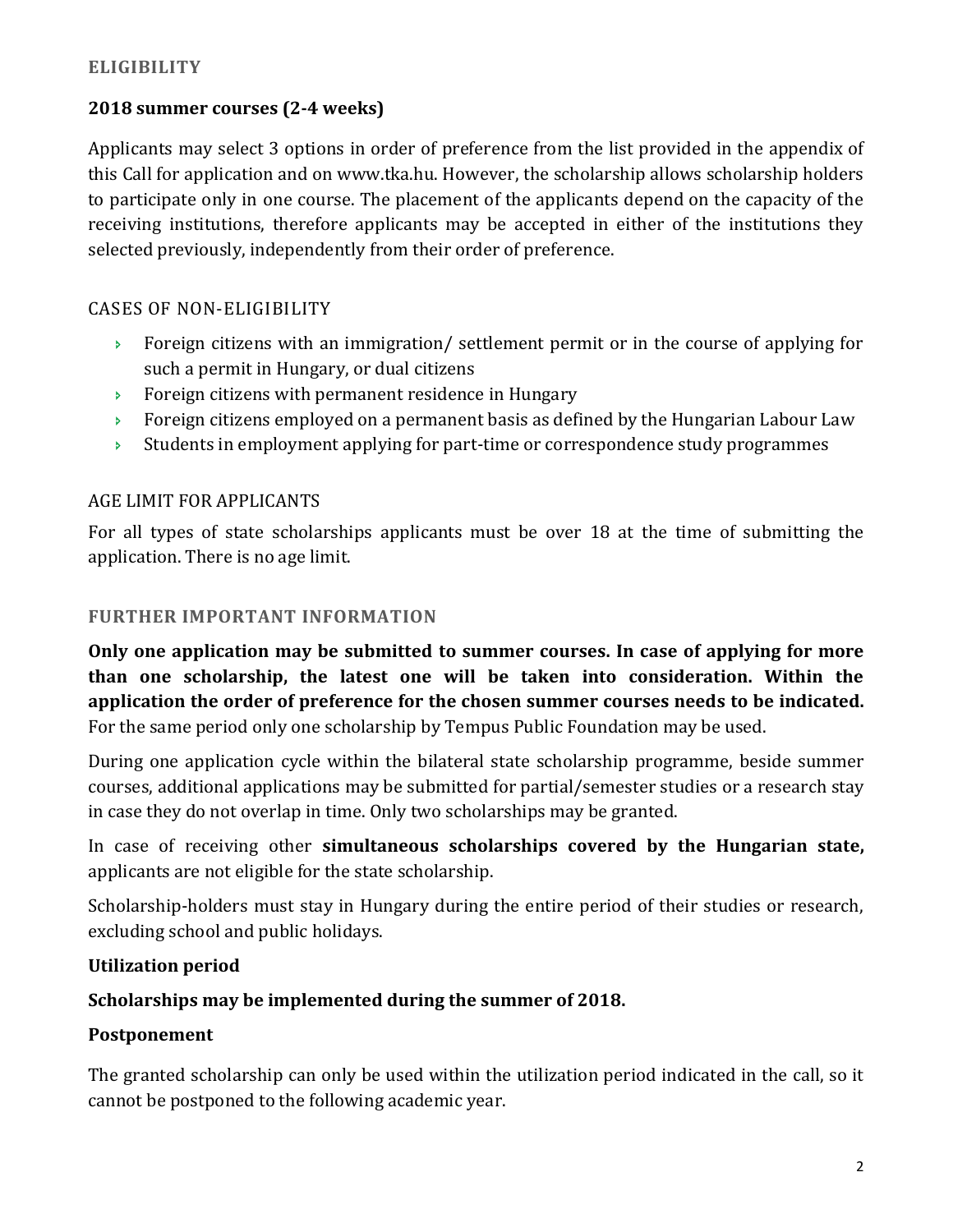# **Resignation**

In case the applicant cannot or do not want to use the scholarship within the period approved by the decision of TPF, a new application for the following academic year has to be submitted. The applicant is requested to inform his/her TPF contact person by e-mail, as well as the host institution, without delay (see TPF's contact persons for bilateral state scholarship countries here: http://tka.hu/international-programmes/4133/information-for-applicants).

## **Vis maior**

The scholarship holder is entitled to interrupt/finish the scholarship due to a vis maior situation occuring during his/her scholarship period. In this case, the scholarship holder has to inform his/her TPF contact person by email, as well as the host institution, without delay(see TPF's contact persons for bilateral state scholarship countries here: [http://tka.hu/international](http://tka.hu/international-programmes/4133/information-for-applicants)[programmes/4133/information-for-applicants\)](http://tka.hu/international-programmes/4133/information-for-applicants). In case of nomination, the national office responsible for scholarship grants has to be informed, as well.

## **SUBMITTING THE APPLICATION**

Applicants should submit their applications **only in the online system** of Tempus Public Foundation [\(www.scholarship.hu\)](http://www.scholarship.hu/).

#### **Please note that we can only accept complete applications submitted before the deadline through the online system. Applications submitted via post or e-mail will not be accepted.**

Before starting the online procedure please read our **Online Application Guide** on our website carefully [\(http://tka.hu/international-programmes/4133/information-for-applicants\)](http://tka.hu/international-programmes/4133/information-for-applicants)

## **Deadline: Tuesday, 6 March 2018, 11 pm**

**Please note that applications with formal errors and incomplete applications cannot be accepted and they will be automatically rejected.** 

## **Please keep your USER ID and PASSWORD used for registration as you will need them later on.**

Note: Applicants applying under the work plan system should submit their applications and required documents to the organization responsible for scholarships in the sending relation, too. These scholarship offices or responsible ministries work with individual deadlines. Applicants are advised to contact the responsible organisation of their sending relation as soon as possible so that the given relation can officially review, rank and nominate the applications to TPF.

## **APPLICATION PROCEDURE**

The Hungarian party evaluates applications nominated and ranked by partner offices, as well as individually submitted applications and it examines the applicants' eligibility.

It is followed by a formal assessment by Tempus Public Foundation. Formally correct applications will also be evaluated along professional requirements.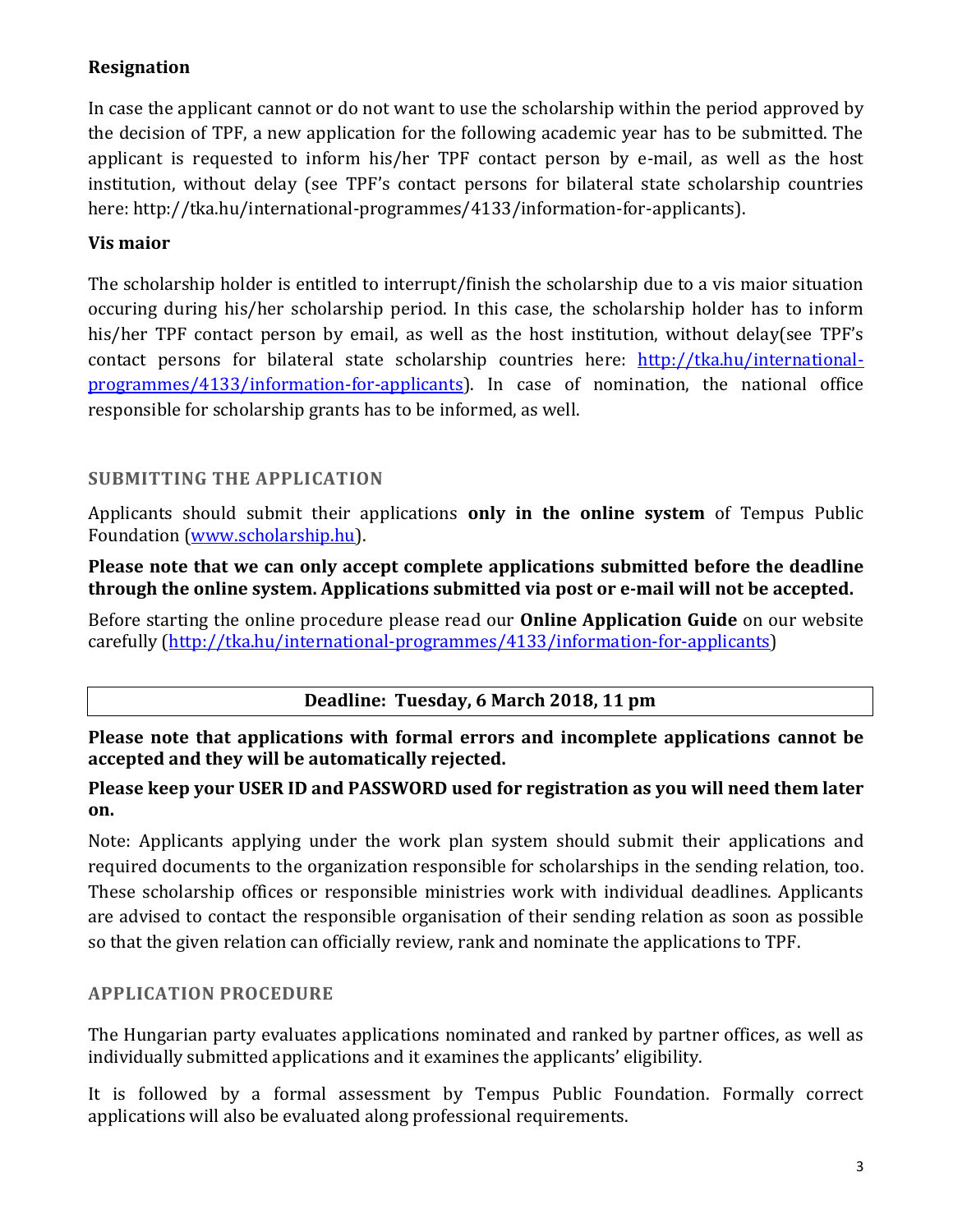Preference is given to applicants nominated by their sending relation in the selection procedure if their applications meet the professional requirements during the evaluation.

Any kind of undue influence on the professional evaluation or the application procedure cause immediate exclusion from the selection procedure.

Scholarships are granted by the Board of Trustees of Tempus Public Foundation in the name of the Minister responsible for education in Hungary.

All applicants (in case of nomination the national/territorial partner offices, too) will be informed of the final result of the application (awarded scholarship/waiting list/rejection) electronically (in special circumstances, by post, too) by Tempus Public Foundation. At the same time successful applicants will be provided with information concerning the terms and conditions needed to organise their stay in Hungary, in May/June 2018. In case of research, TPF informs the host institute, as well.

There is no appeal to the decision.

## **DOCUMENTS TO BE SUBMITTED**

Applicants should submit their applications **in the online application system** of Tempus Public Foundation [\(www.scholarship.hu\)](http://www.scholarship.hu/). It can be reached and filled in **in Hungarian and in English**.

The language of the **documents** (highest degree, language exam, certificate of student status) to be uploaded in the online system can be **Hungarian, English, French or German**. If they are not written in either of these four languages, their **official Hungarian or English translations** must also be attached. **Documents with the stamp and signature of the issuing institution on letterhead can be considered as official**, there is no need to have it translated by a translator office.

- 1. Application form of Tempus Public Foundation (downloadable from the online system). *After signing and dating the document*, it shall be uploaded scanned.
- 2. Letter of motivation minimum 1, maximum 2 pages long
- 3. Not more than a 3-month-old medical certificate issued by a GP of satisfactory health condition for studies (no contagious disease). There is no template for it.
- 4. Copy of the picture page of ID card or passport.
- 5. Transcript of records (original copy and its certified Hungarian or English translation)
	- University students: copy of the transcript of records of the last completed semester
	- Graduates: copy of the highest degree/diploma of higher education
- 6. Short description of the grading system (e.g. '30 points' = excellent, etc.)
- 7. Proof of language proficiency (Hungarian or English) required for the summer university course. In case of Hungarian courses, if the applicant has a Hungarian knowledge, it can be any type of Hungarian language exam certificate, or a formal certificate (in Hungarian or English) issued by the sending institution/workplace, foreign Hungarian Institute or a Hungarian consul, marking the level of the knowledge. Without a Hungarian knowledge: any kind of certificate of an at least B2-level English knowledge (language exam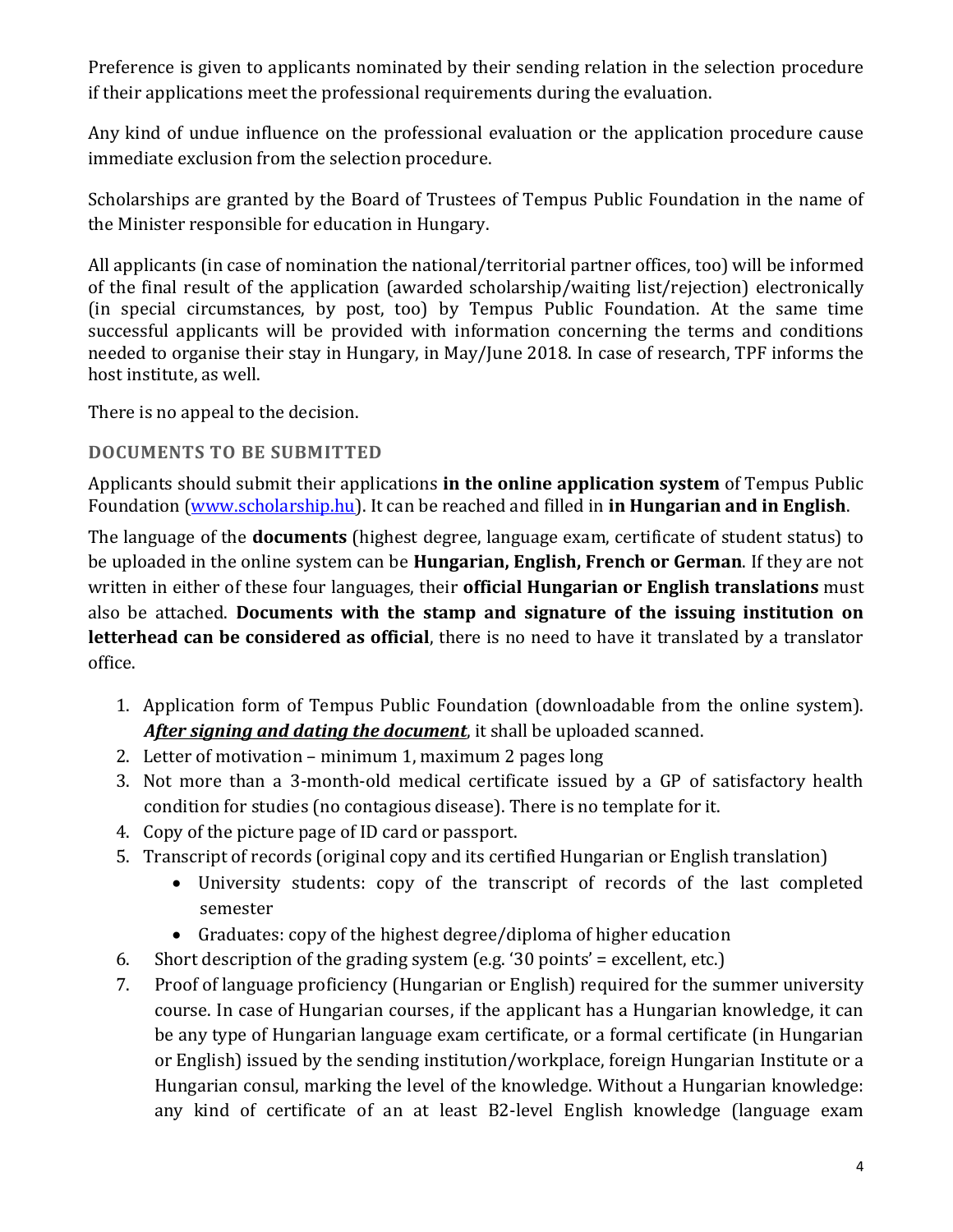certificate, certificate issued by a language department or lectorate) because the mediatory language is English in the courses.

8. A Letter of Recommendation issued by a teacher of the sending higher education institution/employer (with letterhead and signature and/or stamp)

## **FINANCIAL PROVISIONS**

The scholarship is the participation fee which includes the classes, accommodation and meals.

# **ADDITIONAL INFORMATION ON FINANCIAL PROVISIONS**

State scholarships **cannot be awarded at the same time with any other scholarships** granted by the Hungarian state. In case scholarship holders are granted another scholarship or get any other financial support (wage) for the same scholarship period, they must withdraw their state scholarship.

The scholarship is meant to contribute to the living expenses of only one person, it does not necessarily cover all expenses during the scholarship period.There is no financial support for visa fees and any allowance for accompanying persons.

Apart from the above-mentioned costs, Tempus Public Foundation cannot ensure any other allowance or support.

# **Travel expenses**

Travel expenses to Hungary, within Hungary and back to the country of origin are not covered by Tempus Public Foundation.

# **Entitlement to Healthcare Services**

According to the rules of the European Parliament and Council Regulations 883/2004 (EC) and 987/2009 (EC), scholarship-holders who are citizens of either the European Union, EEA member countries or Switzerland are entitled to healthcare services in medical necessity during their stay in Hungary.

Healthcare services in medical necessity during their stay in Hungary are available for scholarship-holders with the European Health Insurance Card (E111). Medical necessity is determined by the physician who considers the given circumstances. Scholarship-holders should obtain the European Health Insurance Card in their home country prior to the arrival to Hungary.

Further important information: healthcare services can only be provided – according to the equal treatment principle of the European Union - by those healthcare providers that have contractual relations with the National Health Insurance Fund (NEAK). The scholarship holder has to cover the costs of those services that are provided by a private healthcare provider that has no contractual relation with NEAK.

Citizens of all other countries - who wish to stay in Hungary for more than 1 month - are covered for medical treatment in case of sudden illness by the Hungarian party. This insurance does not cover dentistry services, with the exception of urgent treatments. Health insurance covered by the Hungarian party is only available for scholarship holders under the age of 65.